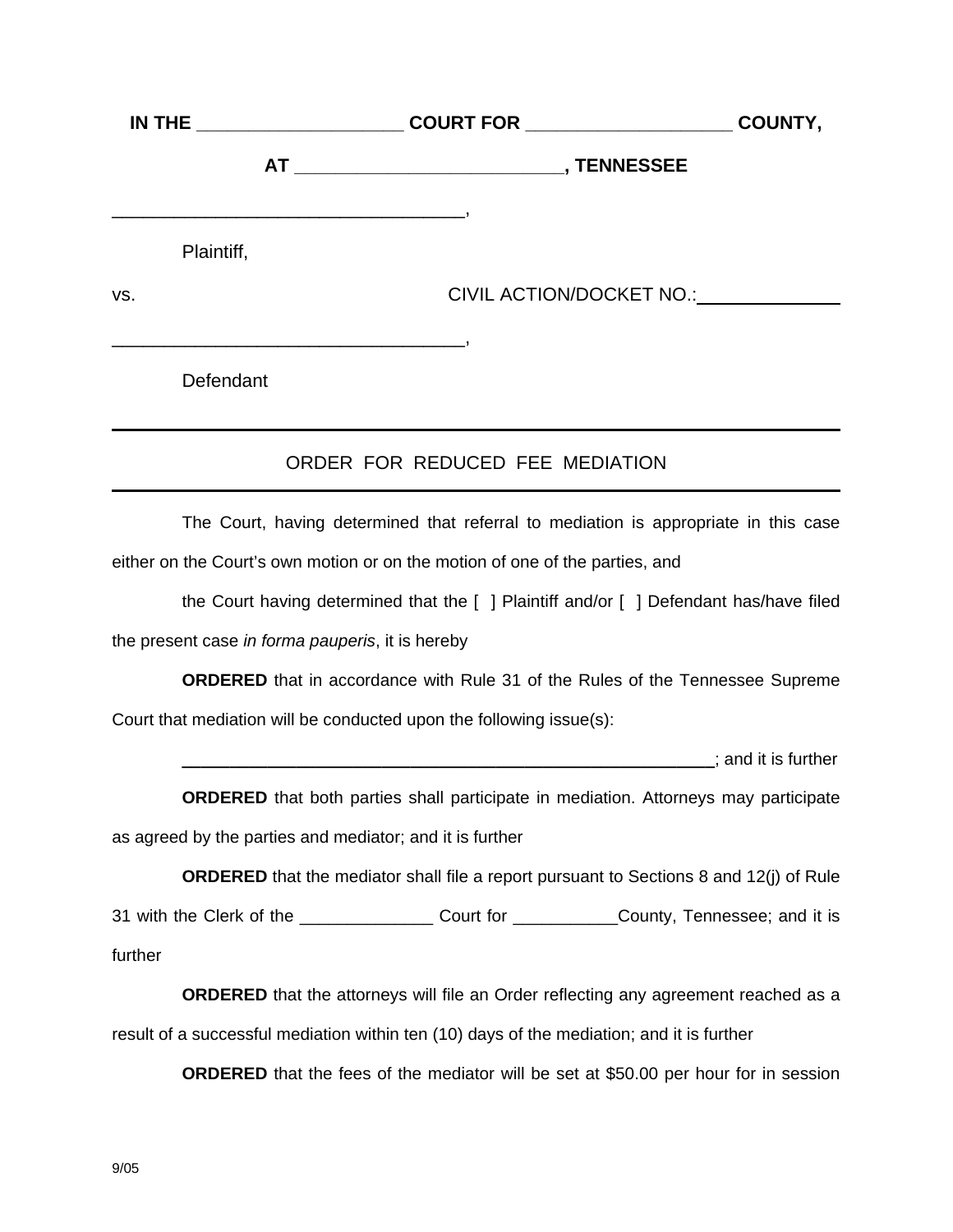(\$25.00 per hour per party) and \$40.00 per hour for out of session work (\$20.00 per hour per party) with a total fee to be charged set at no more than that amount to compensate a maximum of ten (10) hours of in session work and out of session work in the aggregate; and it is further

**ORDERED** that the [ ] Plaintiff in this case shall pay end per hour for in session and \_\_\_\_\_\_ per hour for out of session work by the mediator. The [ ] Defendant in this case shall pay \_\_\_\_\_\_ per hour for in session and \_\_\_\_\_\_ per hour for out of session work by the mediator The balance of the [ ] Plaintiff's and/or [ ] Defendant's mediator fee in this case shall be paid from the Divorcing Parent Education and Mediation Fund (T.C.A. §36-6-413) in accordance with Tennessee Supreme Court Rule 38; and it is further

**ORDERED** that a copy of this order be forwarded to the mediator along with a Mediator Claim for Reimbursement from Divorcing Parent Education and Mediation Fund (T.C.A. §36-6-413) for Reduced Fee Mediation; and it is further

**ORDERED** that the mediator file a claim for the mediation fee with the Administrative Office of the courts with a completed Mediator Claim for Reimbursement from Divorcing Parent Education and Mediation Fund (T.C.A. §36-6-413) for Reduced Fee Mediation attached to this Order; and it is further

**ORDERED** that the parties and their counsel shall proceed in a good faith effort to resolve the issues in this case. The mediation shall be private and confidential. Everything said or done in the mediation is confidential and may not be used in any subsequent judicial proceedings, except as allowed by statute. Allegations of child abuse or threats of future harm shall not be confidential.

**ENTERED** this \_\_\_\_\_\_\_\_\_\_\_\_\_\_\_\_\_\_\_ day of \_\_\_\_\_\_\_\_\_\_\_\_\_\_\_\_\_\_\_\_\_\_\_\_\_, 20\_\_\_\_\_.

JUDGE

\_\_\_\_\_\_\_\_\_\_\_\_\_\_\_\_\_\_\_\_\_\_\_\_\_\_\_\_\_\_\_\_\_\_\_

///